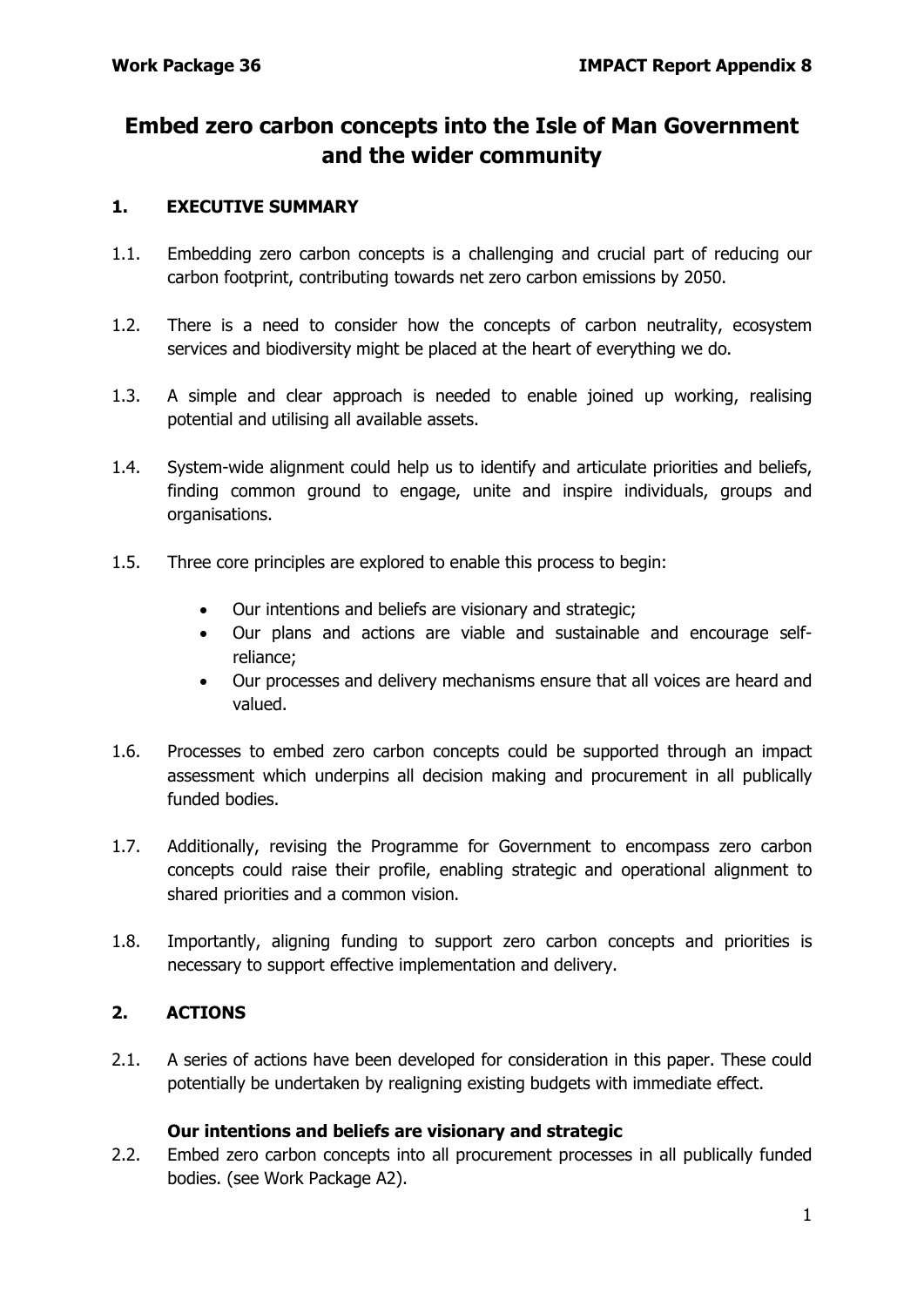- 2.3. Develop shared core principles to underpin local system wide alignment (see Annex A) to complement global principles.
- 2.4. Embed a mandatory impact assessment (see Annex B) into all decision making processes in all publically funded organisations at all levels.
- 2.5. Review, update and align the Programme for Government (see Annex C) to support the embedding of zero carbon concepts.
- 2.6. Incorporate the United Nations Sustainability Development Goals (see Annex D) into a system wide strategic approach, making interdependencies explicit.
- 2.7. Develop an open source policymaking toolkit to be used by public, private and third sector organisations, making thinking and priorities explicit.

#### **Our plans and actions are viable, sustainable and encourage self-reliance**

- 2.8. Encourage a circular economy model, designing out waste and inefficiency, keeping products and materials in use at the highest possible value for the optimum time and recycling, reusing and repairing what we import and produce locally (see Work Package D).
- 2.9. Review the provision of necessary digital infrastructure, equipment and training to enable home and remote working (see Work Package E).
- 2.10. Consider the feasibility of conducting a zero or priority based bid process covering all publically funded bodies to ensure that all activity aligns to zero carbon concepts, whilst maintaining other essential work.
- 2.11. Collect and publically report data and carbon accounts for all publically funded bodies using all relevant mechanisms. Consider establishing annual stocktakes to review progress and plans.
- 2.12. Consider developing a clear framework for carbon accounting to enable consistent evaluation of carbon footprints, supporting the transition towards a carbon neutral Island.

### **Our processes and delivery mechanisms ensure that all voices are heard and valued**

- 2.13. Identify and share transferable best practice, building on what has worked well in the past.
- 2.14. Develop and encourage system wide capacity to increase knowledge and skills, supporting growth and development of carbon neutral concepts and behaviours.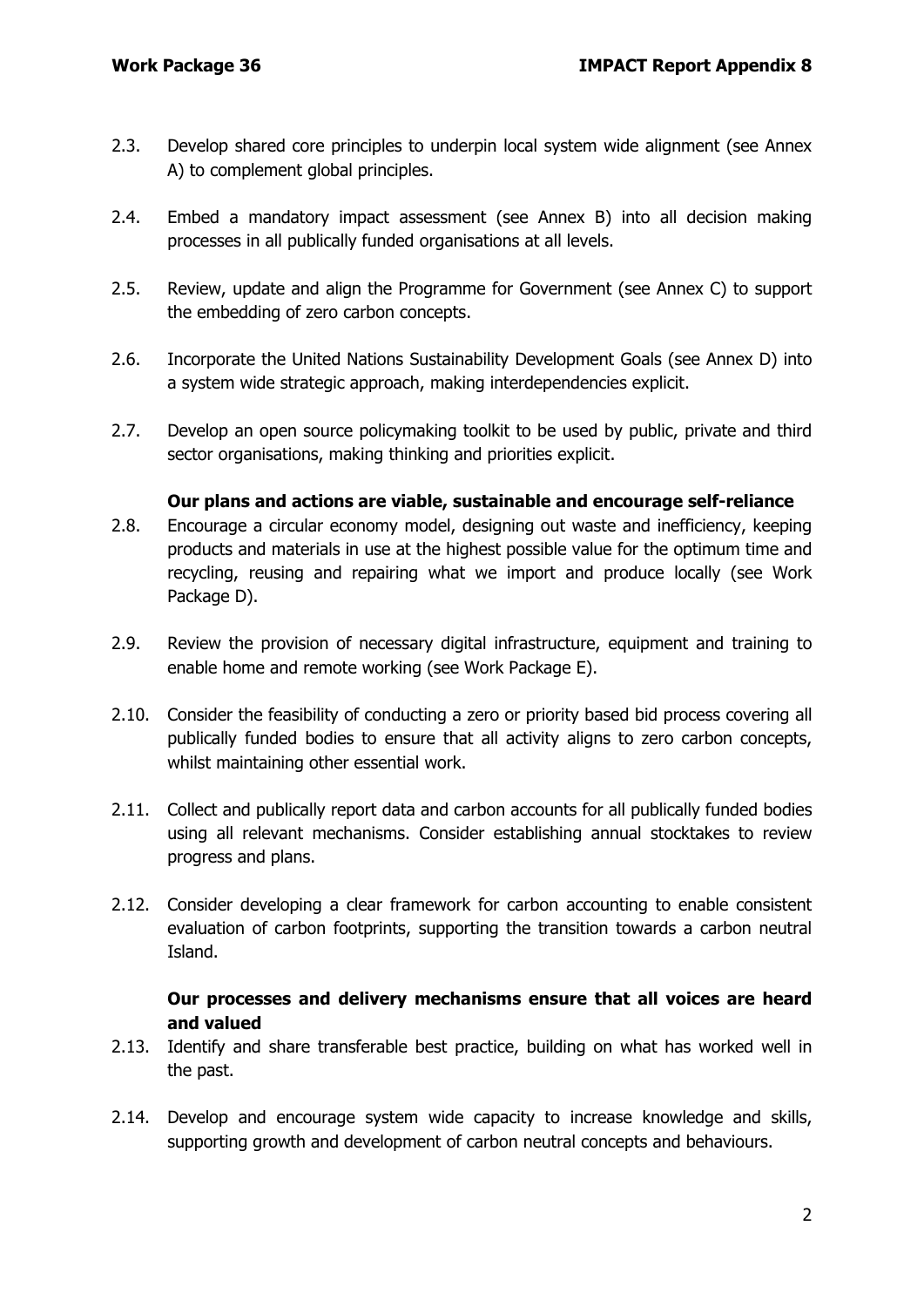- 2.15. Consider the emotional health and wellbeing context of climate change.
- 2.16. Celebrate and highlight how Manx culture and heritage align with the importance of our natural environment. Support the 'Arts, Culture and Creativity for Everyone' strategy, encouraging key elements of embedding zero carbon concepts to be made available in the Manx language, where appropriate.
- 2.17. Work with the Chamber of Commerce to align thinking, test scenarios and share ideas thorough relevant working groups.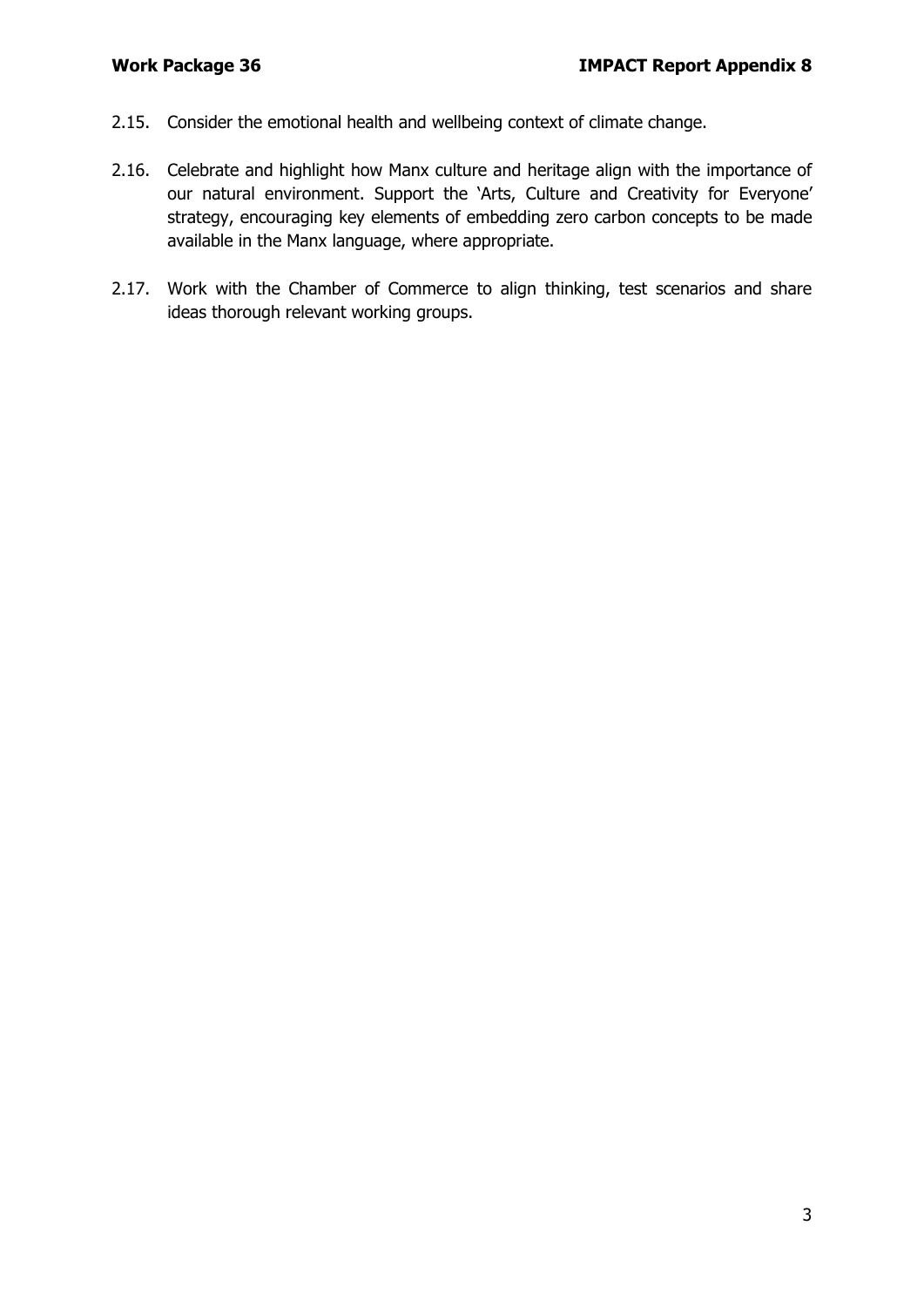# **Annex A**

# **Principles**

- 1.1. The Climate Change Analytical Team engaged with a range of stakeholders to develop a series of simple draft principles to help to embed zero carbon concepts in the Isle of Man Government and wider community. These are aligned to six ethical principles agreed in 2017 by UNESCO in a 'Declaration on Ethical Principles in Relation to Climate Change' (Unesco.org, 2019).
- 1.2. The Isle of Man is a designated UN Biosphere Reserve with a focus on keeping the Isle of Man a special place to live, work and visit. The Biosphere is about celebrating our amazing landscapes, heritage and unique way of life.

# **1. Our intentions and beliefs are visionary and strategic**

### **1.1.We are ambitious, brave and push boundaries**

Sustainable development – promote the UN sustainable development goals (UNESCO).

- We have ambitious climate intentions.
- We have an international reputation for excellence and credibility.
- We celebrate success and collate case studies.

### **1.2.We lead by example, role modelling best practice**

Quality of life – making sure we have the healthiest possible environment to support wellbeing (Biosphere Focus).

Tourism – raising awareness of our Island and making it an even more special place to visit (Biosphere Focus).

- We cherish and protect our ecosystem and biodiversity.
- We identify opportunities for innovation, welcoming change and reviews.
- We role model zero carbon concepts.

# **1.3.We are fair and proportionate, supporting wellbeing and ensuring that nobody is left behind**

Solidarity – recognise the interconnectedness of physical, ecological and human systems and offer knowledge and assistance to groups vulnerable to climate change and natural disasters (UNESCO).

- We protect the most vulnerable in society.
- We are fair and proportionate.
- We are healthy and well.

#### **2. Our plans and actions are viable, sustainable and encourage self-reliance**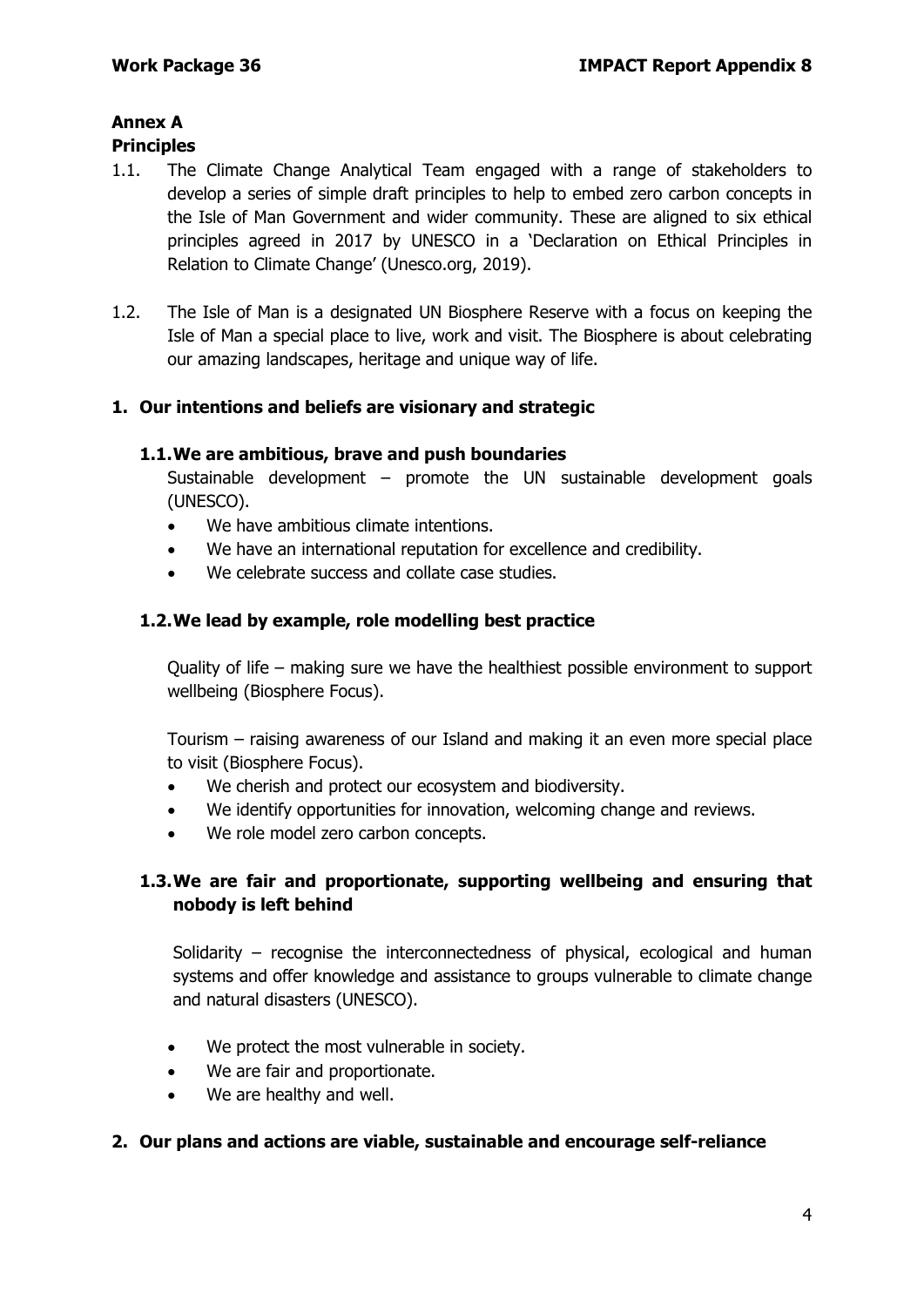# **2.1.We make informed decisions which are evidence based, balanced and feasible**

Scientific knowledge and integrity in decision-making – decisions should be based on the best available knowledge (UNESCO).

- We gather, use and report on consistent and reliable data.
- We match resources to priorities.
- We commission Research and Development to identify and fill knowledge gaps.

# **2.2.We turn our words, ideas and intentions into tangible actions and opportunities**

Precautionary approach – facing threats of serious harm, lack of full scientific evidence should not prevent or postpone preventative measures (UNESCO).

Economy – helping to attract more investment to the Isle of Man (Biosphere focus).

- We enable a circular and local economy, encouraging new business models.
- We are easy to work with and incentivise effective delivery.
- We have a robust and enabling infrastructure.

#### **2.3.We are open minded, welcoming change and new ways of doing things**

Equity and justice – fair treatment and involvement of all people, safeguard the planet for future generations (UNESCO).

- We grow sustainable markets, encouraging diversification.
- We have an enabling regulatory framework including proportionate monitoring, public accountability, penalties and enforcement.
- We learn and adapt to changing circumstances.

# **3. Our processes and delivery mechanisms ensure that all voices are heard and valued**

#### **3.1.We work together for the greater good, recognising interdependencies**

Prevention of harm – anticipate, avoid and minimise harm, both from impacts and actions (UNESCO).

- We build positive relationships.
- We have shared ownership and responsibility and actively manage interdependencies.
- We are joined up, consult and co-create, facilitating networking and collaboration.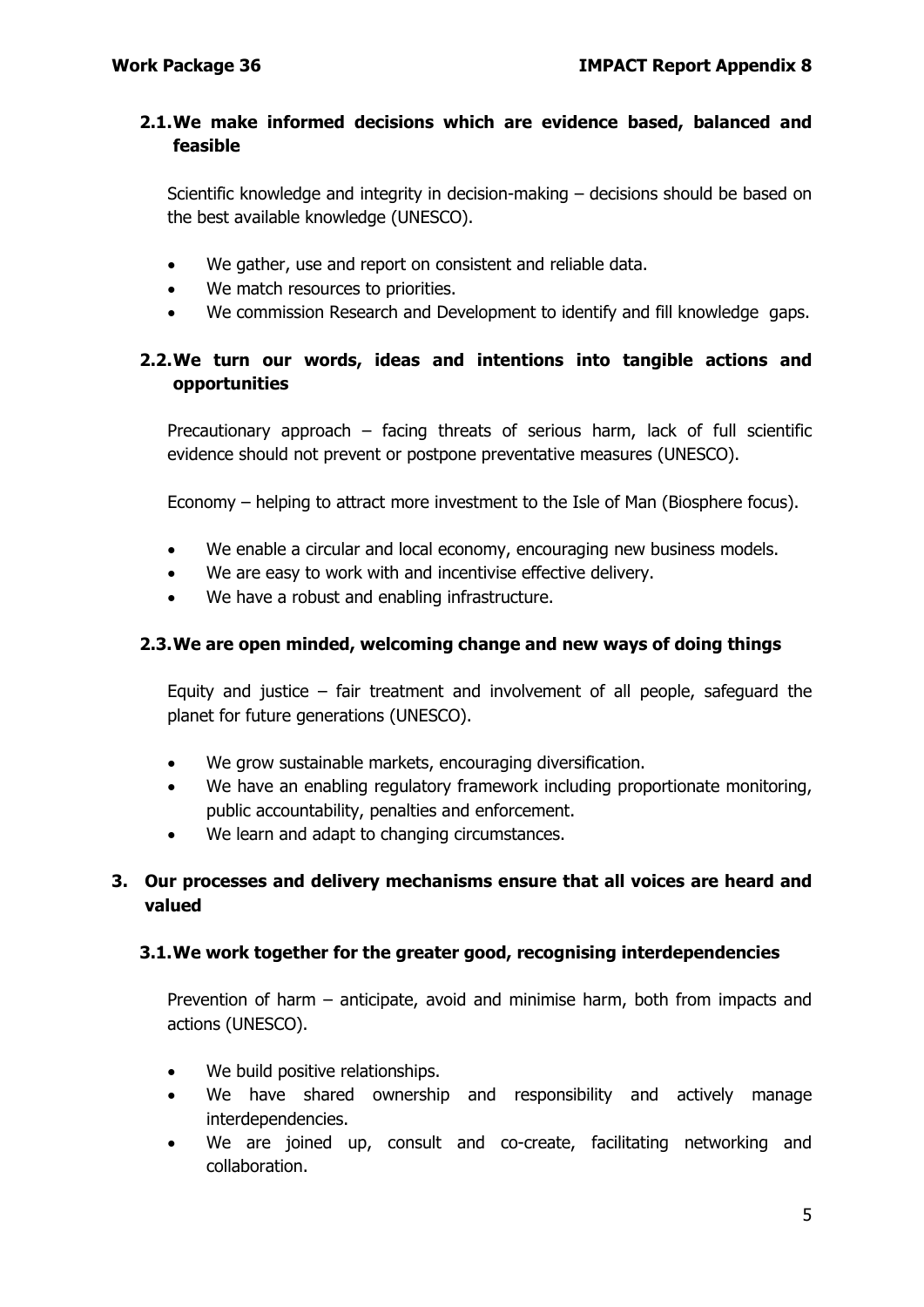# **3.2.We do the right thing to make future generations proud**

National pride – a global accolade like this fosters pride in everything from our outstanding natural environment to our unique culture and heritage (Biosphere Focus).

- Our thinking, intentions and actions are balanced, fair and transparent.
- Our young people are engaged and included in decision making and implementation.
- We build capacity and awareness through education and skills.

# **3.3.We include everybody, unleashing potential and celebrating diversity**

Stronger partnerships – between the voluntary sector, business and government, helping everyone to achieve more (Biosphere focus).

- We build capacity through lifelong learning and training.
- Credibility and standards.
- We encourage social cohesion and community action and engagement.

Delivery mechanisms identified by the climate change analytical team to encourage change and adaptation align with features for consideration from the Isle of Man Climate Challenge Mitigation Strategy (CCMS) 2016-2020 (Isle of Man Government, 2016) :

- 1. **Communications:** Motivate and celebrate success.
	- Scope for local influence (CCMS).
	- Likely level of public support (CCMS).
- 2. **Joined up working:** Inclusive leadership and decision making and a common approach to a just transition (see Work Package W).
	- Effectiveness (CCMS).
	- International trends and influences (CCMS).
- 3. **Build Capacity**: Develop enabling systems and processes and encourage selfsufficiency.
	- Achievability (CCMS).
	- Capacity for a highly effective long-term outcome (CCMS).
- 4. **Incentivise**: Align subsidies, resources, purchasing and investments to zero carbon and bio-diversity priorities.
	- Government stakeholder appetite and preferences (CCMS).
	- Capacity for a 'quick win' (CCMS).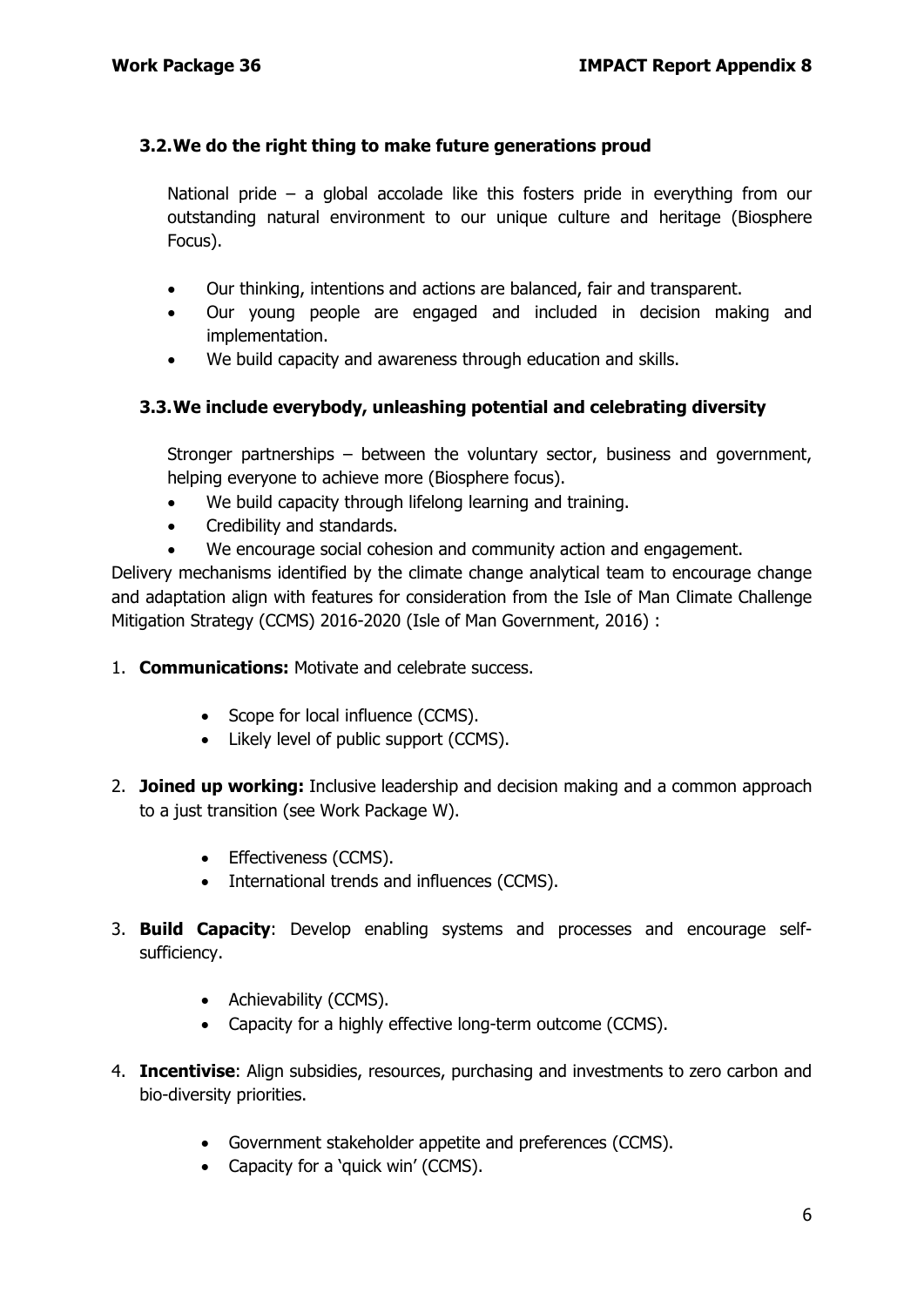- 5. **Regulate**: Robust enforcement including penalties.
	- Impact on consumer costs (CCMS).
	- Legislative requirements (CCMS).
- 6. **Monitor and Review**: Intelligent accountability, measures what matters.
	- Ability to measure effectiveness (CCMS).
	- Value for money (CCMS).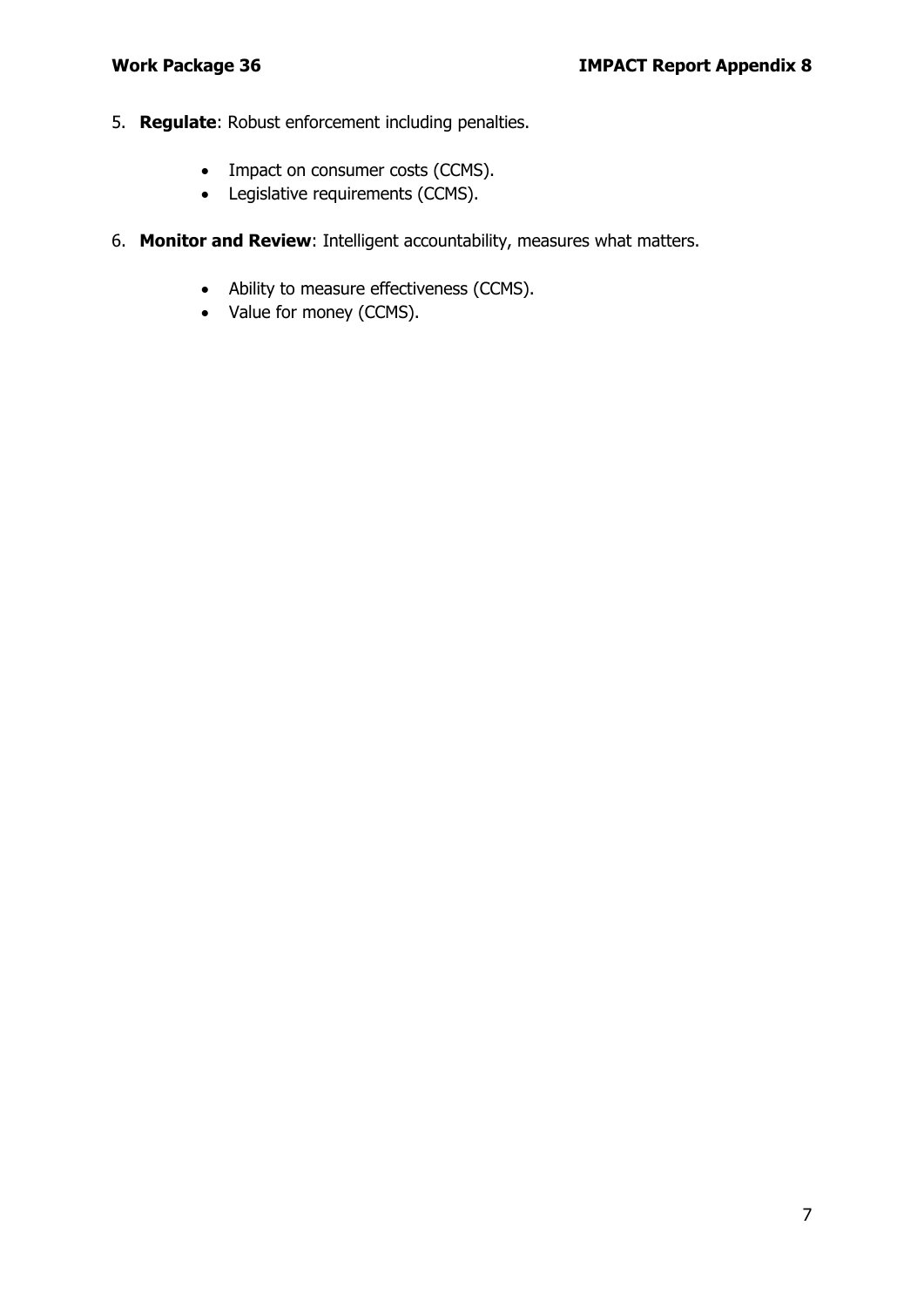#### **Annex B Impact Assessment**

A Mandatory zero carbon concepts impact assessment could inform decision making and reporting at all levels, phases and stages within publically funded organisations, including procurement processes. It could become part of our everyday conversations, influencing priorities and reactions. More work is required to refine this approach, and align it to different government processes.

# **PLANNING TO ASSESS IF THERE IS LIKELY TO BE AN IMPACT ON ZERO CARBON CONCEPTS OR BIODIVERSITY**

Outline the starting point and intentions for the future, including desired impact. Highlight any gaps, actions to address them and success criteria.

- 1. To what extent is the proposed approach:
	- $\triangleright$  Visionary and strategic?
	- $\triangleright$  Viable and sustainable?
	- $\triangleright$  Inclusive and engaging?
- 2. To what extent, in what timeframe and at what cost will the proposal:
	- $\triangleright$  Remove or reduce carbon emissions?
	- $\triangleright$  Take carbon out of the atmosphere?
	- $\triangleright$  Support renewable, sustainable alternatives to carbon?
	- $\triangleright$  Protect biodiversity and healthy, resilient eco-systems?
	- $\triangleright$  Support climate change adaptation?
- 3. How are resources aligned to priorities?
	- $\triangleright$  What can be done through efficiency savings and realigning existing resource?
	- $\triangleright$  What new resource is needed and where will this come from?
	- $\triangleright$  How will the impact be measured and monitored and inform continuous improvement?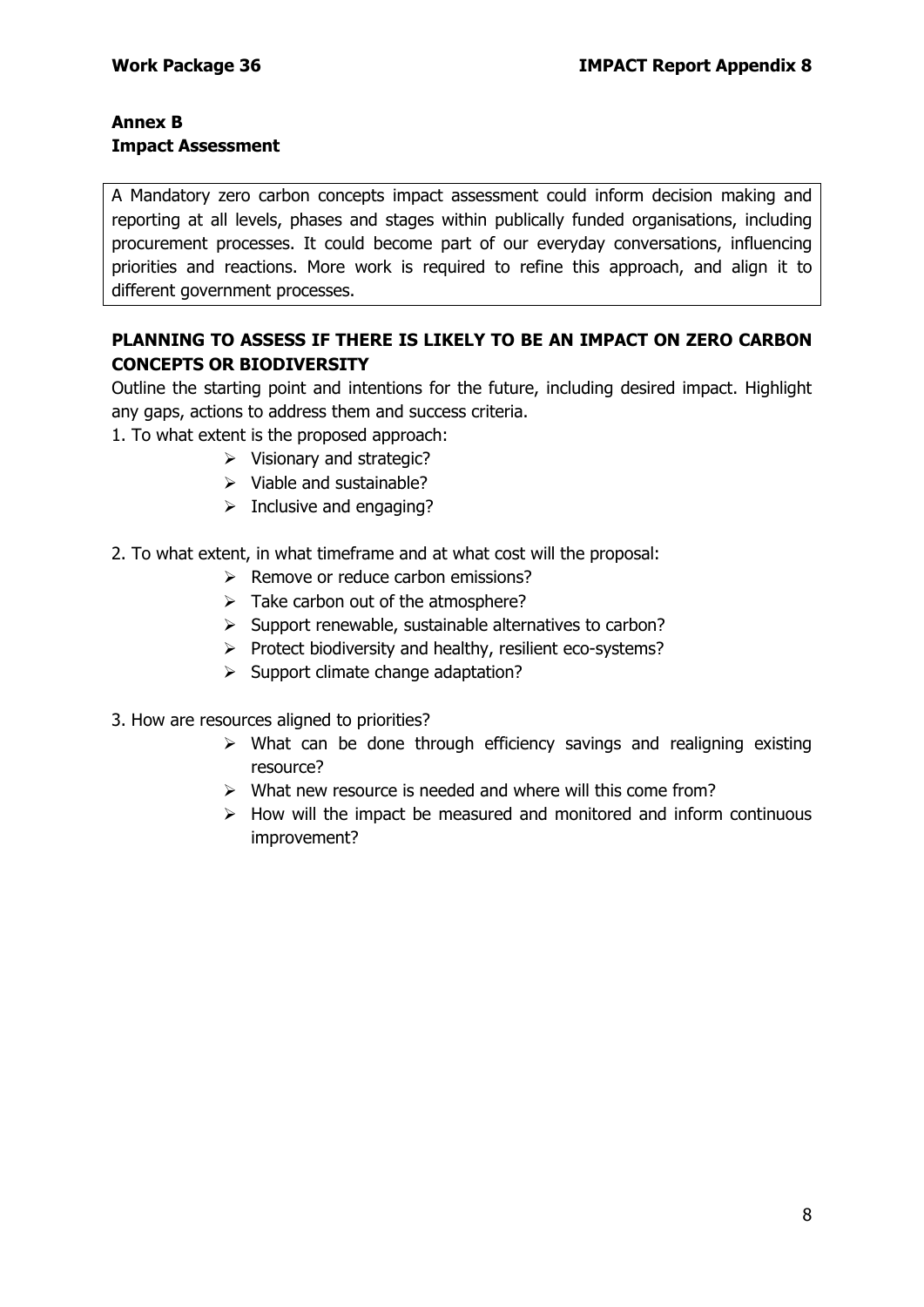# **Annex C Suggested revisions to the existing Programme for Government**

The Programme for Government (PfG) is a well-placed strategic vehicle to embed zero carbon concepts in the Isle of Man government and wider community. All departments in the Isle of Man Government could contribute towards reviewing process by adding relevant Key Performance Indicators relating to zero carbon concepts to deliver the new outcomes, national indicators and actions. There follow some initial suggestions around how the net zero carbon concept could be captured within the Programme for Government.

### **SUGGESTED UPDATES**

### **1. Building Capacity**

- 1.1. Add 1 new strategic objective **Net Zero Carbon Island**
- 1.2. Add 3 new macro indicators
	- $\triangleright$  Reduce carbon emissions
	- $\triangleright$  Increase carbon capture
	- $\triangleright$  Promote healthy and resilient ecosystems and protect biodiversity

### **2. Regulation**

- 2.1. Update the Sustainable Island outcome "We have a planning system which supports sustainable growth." To say "We have a planning system which supports sustainable growth and address climate change mitigation and adaptation."
- 2.2. Add a principle to planning "Any proposed development must be able to demonstrate clearly and concisely a positive environmental and sustainable impact in excess of what the proposed developable area currently provides."
- 2.3. Add a national indicator in planning about encouraging reduced carbon emissions and more carbon capture. Add actions about updating planning and building regulations to reflect zero carbon concepts.
- 2.4. Review the Sustainable Island outcome "We have a natural and build environment which we conserve and cherish and which is adapted to cope with the threats from climate change." And add any new national indicators and actions required to embed zero carbon concepts and update the existing ones about waste management and energy efficiency schemes. Add target on tree planting as a KPI.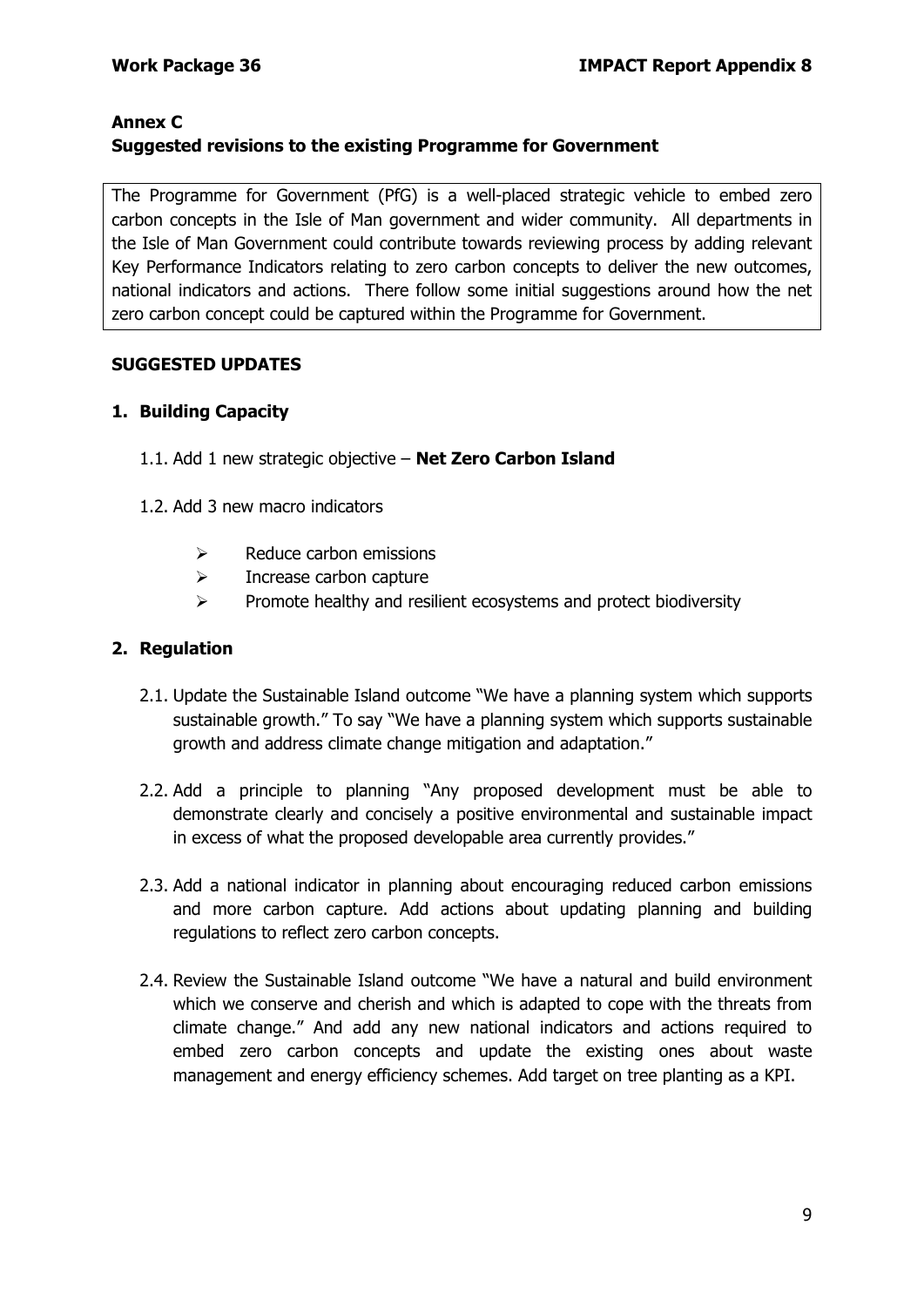# **3. Education**

3.1. Update Enterprise and Opportunity Island outcome "We have an education system which matches our skills requirements now and in the future." To include a new national indicator about embedding zero carbon concepts throughout all systems and processes. Consider new actions including embedding climate science throughout the curriculum and accreditation processes and reviewing the skills match between existing provision and future requirements considering the transformation once zero carbon concepts are embedded.

### **4. Infrastructure**

- 4.1. Update Enterprise and Opportunity Island outcome "We have an infrastructure which supports social and economic wellbeing." To say "We have an infrastructure which supports our **climate**, social and economic wellbeing." Add new actions about park and ride options to embed Zero Carbon Concepts.
- 4.2. Update the Enterprise and Opportunity Island outcome "We have utilities that support our Island, communities and business." To say "We have utilities that support our Island, **climate**, communities and business." Add national indicators about embedding the need to reduce fossil fuels, increase generation of renewable energy. Update the national indicator "Contain greenhouse gas emissions." Also update the same national indicator in Responsible Island, "We engage, participate and are respected internationally." Add new actions about updating the grid infrastructure, revising the Electricity Act and encouraging the generation, distribution and efficient use of renewable energy.

# **5. Efficiency**

5.1. Review the Inclusive and Caring Island outcome "We have affordable and accessible housing which meets our social and economic needs." to say "We have affordable and accessible housing which meets our **climate**, social and economic needs." Add national indicators to embed zero carbon concepts for example improve insulation, LED light bulbs, heat pumps.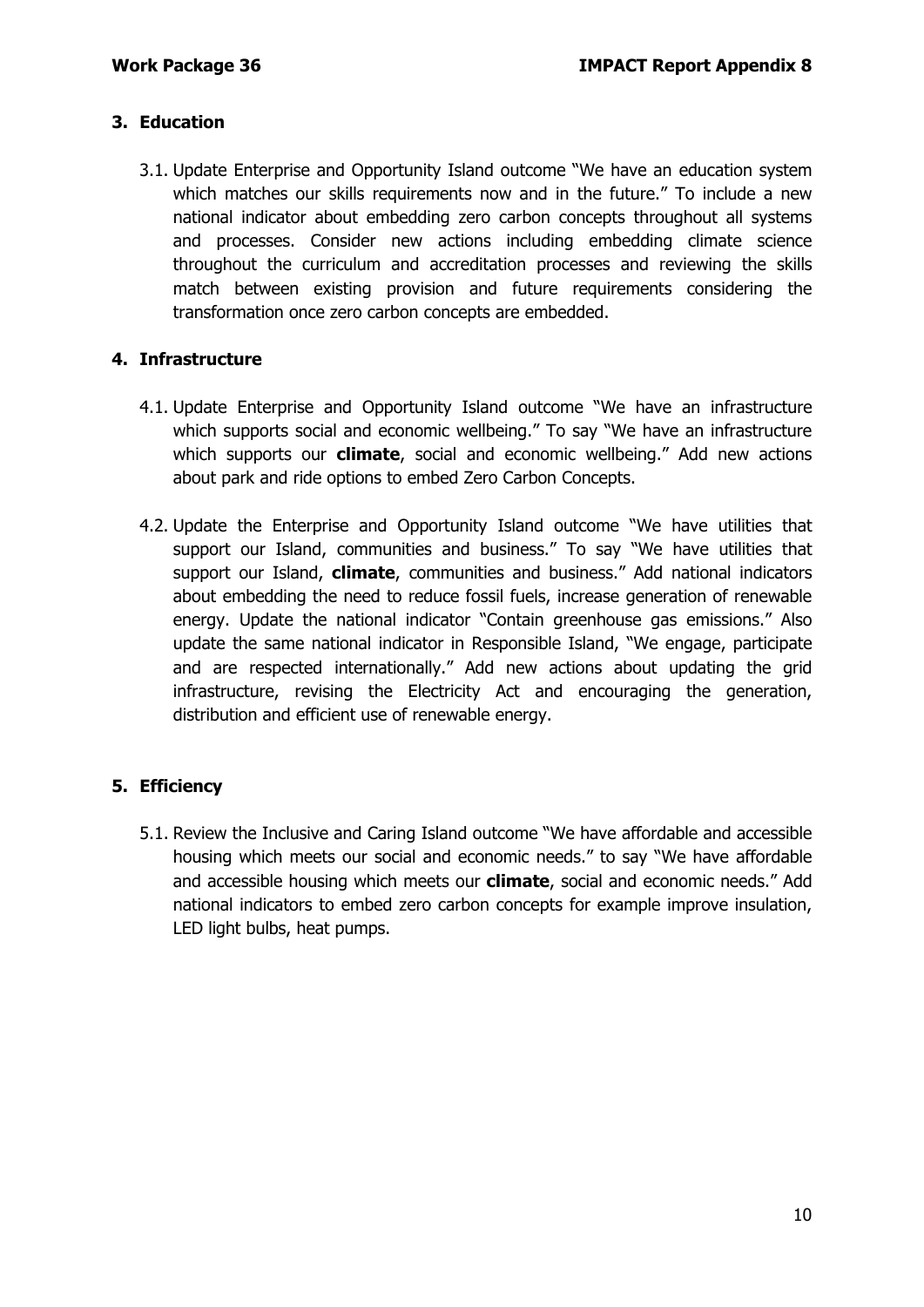### **Annex D**

#### **Sustainable development goals mapped to suggested core principles**

The Sustainable Development Goals (SDG) are a blueprint to achieve a better and more sustainable future for all. 17 goals, underpinned by 169 targets and 232 approved indicators to measure compliance were set by the United Nations in 2015 for delivery by 2030 (Sustainabledevelopment.un.org, 2019).

#### **OUR INTENTIONS AND BELIEFS ARE VISIONARY AND STRATEGIC**

#### **1. We are ambitious, brave and push boundaries.**

• SDG11 Sustainable Cities and Communities Goals.

#### **2. We lead by example, role modelling best practice.**

• SDG13 Climate Action.

### **3. We are fair and proportionate, supporting wellbeing and ensuring that nobody is left behind.**

- SDG1 No Poverty.
- SDG2 Zero Hunger.
- SDG3 Good Health and Wellbeing.
- SDG16 Peace, Justice and Strong Institutions.

### **OUR PLANS AND ACTIONS ARE VIABLE, SUSTAINABLE AND ENCOURAGE SELF-RELIANCE**

#### **4. We make decisions which are evidence based, balanced and feasible.**

- SDG14 Life Below Water.
- SDG15 Life on Land.

### **5. We turn our words, ideas and intentions into tangible, incentivised actions and opportunities.**

- SDG4 Ouality Education.
- SDG6 Clean Water and Sanitation.
- SDG8 Decent Work and Economic Growth.

#### **6. We are open minded, welcoming change and new ways of doing things.**

• SDG9 Industry, Innovation and Infrastructure.

# **OUR PROCESSES AND DELIVERY MECHANISMS ENSURE THAT ALL VOICES ARE HEARD AND VALUED**

# **7. We work together for the greater good, recognising and managing interdependencies.**

• SDG17 Partnerships for the Goals.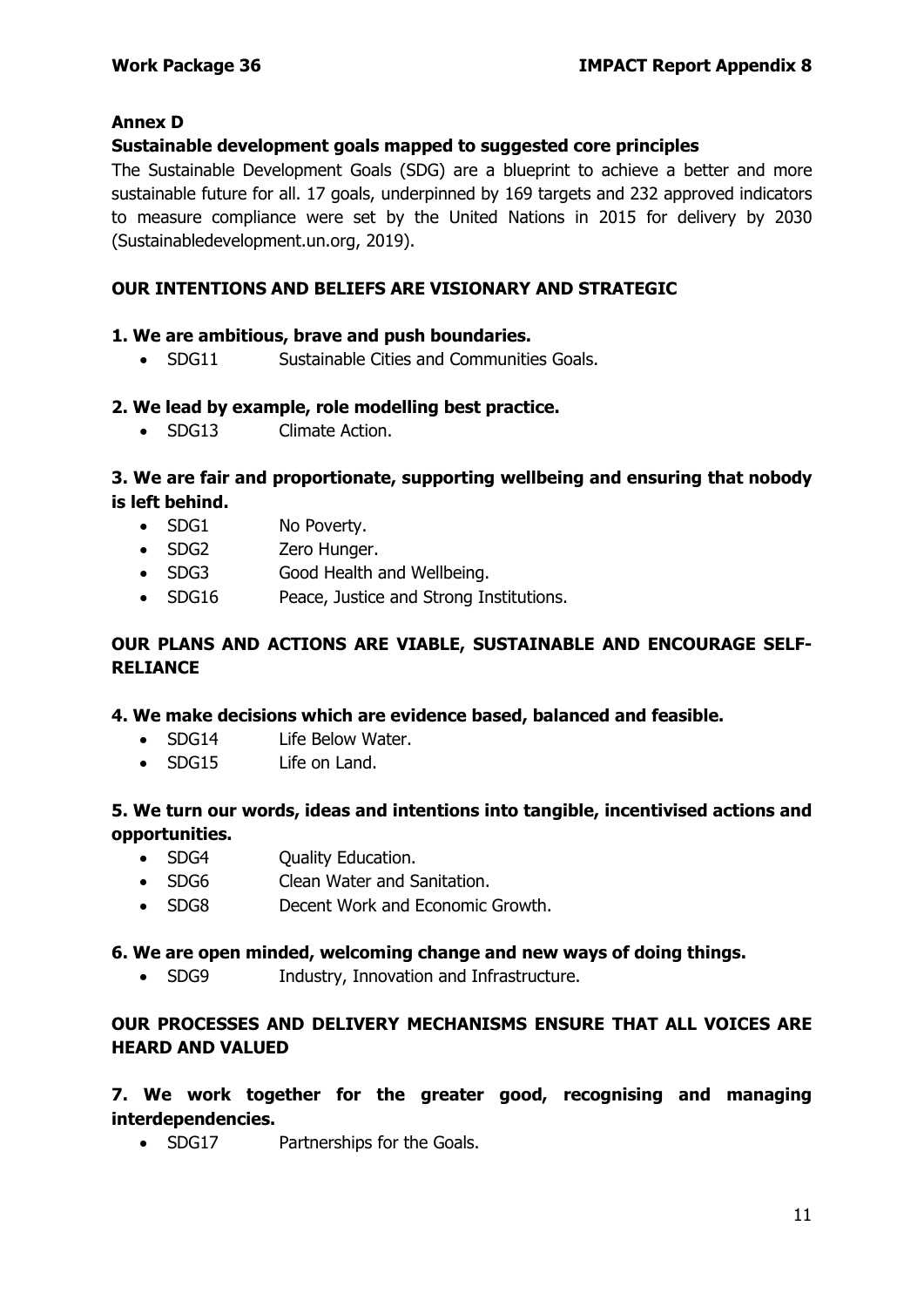# **8. We do the right thing to make future generation proud.**

• SDG12 Responsible Consumption and Production.

# **9. We include everybody, unleashing potential and celebrating diversity.**

- SDG5 Gender Equality.
- SDG10 Reducing Inequality.